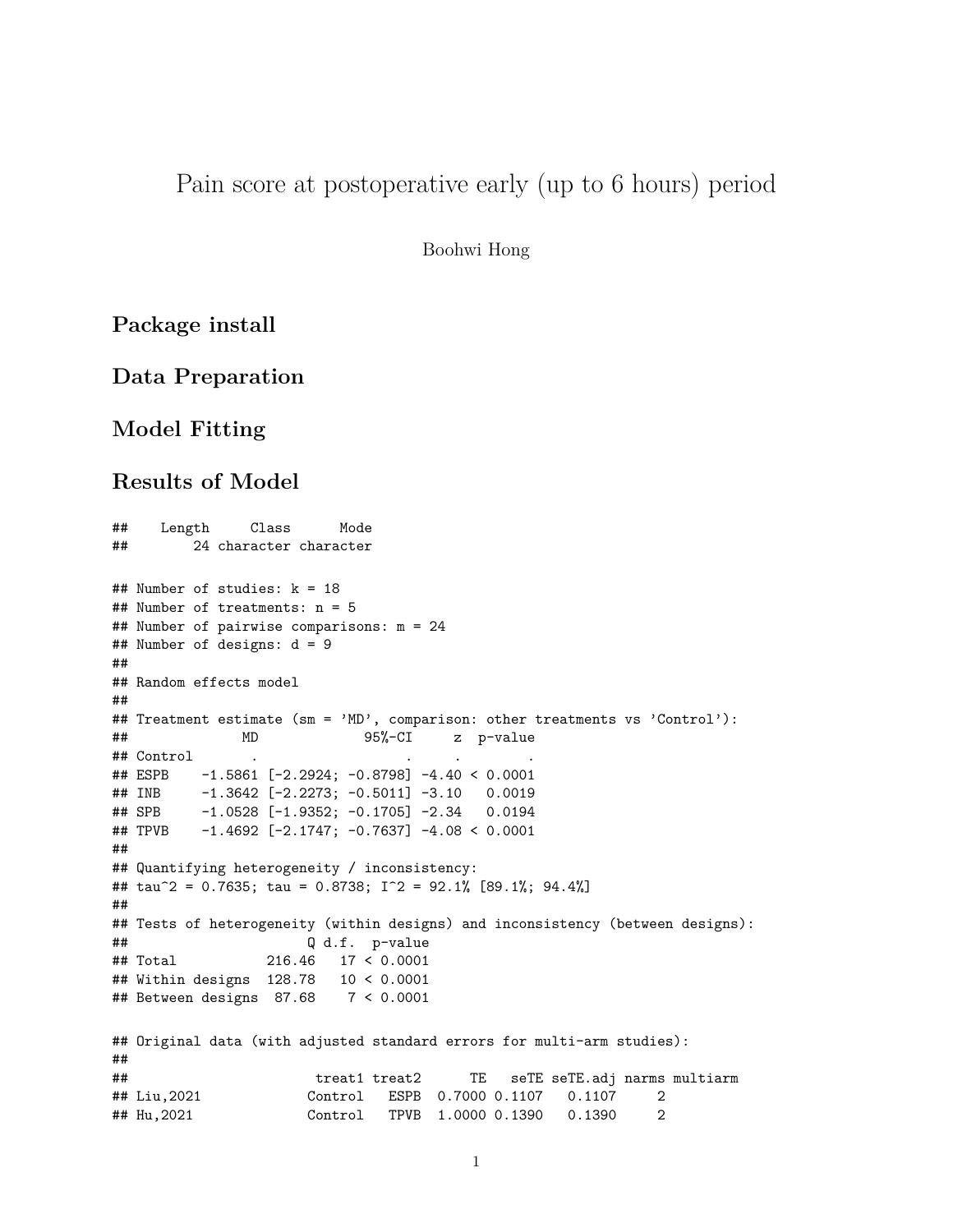|    | ## Yao, 2020                            | Control            | ESPB          |                     | 1.4000 0.1848     | 0.1848                         | 2                |        |
|----|-----------------------------------------|--------------------|---------------|---------------------|-------------------|--------------------------------|------------------|--------|
|    | ## Turhan, 2020                         | ESPB               | TPVB          |                     | 0.3000 0.7410     | 1.0366                         | 3                | ∗      |
|    | ## Turhan, 2020                         | INB                | TPVB          |                     | $0.6000$ $0.6466$ | 0.7493                         | 3                | $\ast$ |
|    | ## Turhan, 2020                         | ESPB               |               | INB -0.3000 0.6466  |                   | 0.7493                         | 3                | $\ast$ |
|    | ## Lee, 2020                            | INB                |               | SPB -0.7000 0.4718  |                   | 0.4718                         | $\boldsymbol{2}$ |        |
|    | ## Kim, 2020                            | INB                |               | SPB -0.1000 0.4952  |                   | 0.4952                         | $\boldsymbol{2}$ |        |
|    | ## Finnerty, 2020                       | ESPB               |               | SPB -0.4000 0.8524  |                   | 0.8524                         | $\boldsymbol{2}$ |        |
|    | ## Ciftci, 2020                         | ESPB               |               | TPVB -0.5000 0.3873 |                   | 0.5646                         | 3                | ∗      |
|    | ## Ciftci, 2020                         | Control            | TPVB          |                     | 3.0000 0.3291     | 0.3764                         | 3                | ∗      |
|    | ## Ciftci, 2020                         | $\mathtt{Control}$ | ESPB          |                     | 3.5000 0.3291     | 0.3764                         | 3                | $\ast$ |
|    | ## Ciftci, 2019                         | Control            | ESPB          |                     | 3.6000 0.2456     | 0.2456                         | $\boldsymbol{2}$ |        |
|    | ## Haichen Chu, 2020, BMC Control       |                    | TPVB          |                     | 0.2000 0.2858     | 0.2858                         | $\boldsymbol{2}$ |        |
|    | ## Gaballah, 2019                       | ESPB               |               | SPB -0.1000 0.0913  |                   | 0.0913                         | $\boldsymbol{2}$ |        |
|    | ## Wu, 2018                             | INB                | TPVB          |                     | 0.2000 0.1478     | 0.1478                         | $\boldsymbol{2}$ |        |
|    | ## 0kmen, 2018                          | Control            | SPB           |                     | 1.1000 0.3192     | 0.3192                         | $\boldsymbol{2}$ |        |
|    | ## Kim, 2018                            | Control            | SPB           |                     | 0.6000 0.3254     | 0.3254                         | $\boldsymbol{2}$ |        |
|    | ## Ahmed, 2017                          | Control            | INB           |                     | 1.1000 0.1291     | 0.1291                         | $\boldsymbol{2}$ |        |
|    | ## Kaya, 2006                           | Control            | TPVB          |                     | 0.8000 0.4173     | 0.4173                         | $\boldsymbol{2}$ |        |
|    | ## Vogt, 2005                           | Control            | TPVB          |                     | 1.3000 0.7616     | 0.7616                         | $\boldsymbol{2}$ |        |
|    | ## Chen, 2020                           | INB                | TPVB          |                     | $0.4000$ $0.3291$ | 0.3674                         | 3                | ∗      |
|    | ## Chen, 2020                           | ESPB               | INB           |                     | 1.0000 0.4041     | 0.6430                         | 3                | $\ast$ |
|    | ## Chen, 2020                           | ESPB               | TPVB          |                     | 1.4000 0.3291     | 0.3674                         | 3                | $\ast$ |
| ## |                                         |                    |               |                     |                   |                                |                  |        |
|    | ## Number of treatment arms (by study): |                    |               |                     |                   |                                |                  |        |
| ## |                                         | narms              |               |                     |                   |                                |                  |        |
|    | ## Liu, 2021                            | 2                  |               |                     |                   |                                |                  |        |
|    | ## Hu, 2021                             | $\mathbf 2$        |               |                     |                   |                                |                  |        |
|    | ## Yao, 2020                            | $\mathbf 2$        |               |                     |                   |                                |                  |        |
|    | ## Turhan, 2020                         | 3                  |               |                     |                   |                                |                  |        |
|    | ## Lee, 2020                            | $\boldsymbol{2}$   |               |                     |                   |                                |                  |        |
|    | ## Kim, 2020                            | $\boldsymbol{2}$   |               |                     |                   |                                |                  |        |
|    | ## Finnerty, 2020                       | $\boldsymbol{2}$   |               |                     |                   |                                |                  |        |
|    | ## Ciftci, 2020                         | 3                  |               |                     |                   |                                |                  |        |
|    | ## Ciftci, 2019                         | $\mathbf 2$        |               |                     |                   |                                |                  |        |
|    | ## Haichen Chu, 2020, BMC               | $\boldsymbol{2}$   |               |                     |                   |                                |                  |        |
|    | ## Gaballah, 2019                       | $\boldsymbol{2}$   |               |                     |                   |                                |                  |        |
|    | ## Wu, 2018                             | $\boldsymbol{2}$   |               |                     |                   |                                |                  |        |
|    | ## 0kmen, 2018                          | $\overline{c}$     |               |                     |                   |                                |                  |        |
|    | ## Kim, 2018                            | 2                  |               |                     |                   |                                |                  |        |
|    | ## Ahmed, 2017                          | $\mathbf{2}$       |               |                     |                   |                                |                  |        |
|    | ## Kaya, 2006                           | 2                  |               |                     |                   |                                |                  |        |
|    | ## Vogt, 2005                           | 2                  |               |                     |                   |                                |                  |        |
|    | ## Chen, 2020                           | 3                  |               |                     |                   |                                |                  |        |
| ## |                                         |                    |               |                     |                   |                                |                  |        |
|    | ## Results (random effects model):      |                    |               |                     |                   |                                |                  |        |
| ## |                                         |                    |               |                     |                   |                                |                  |        |
| ## |                                         |                    | treat1 treat2 | MD                  |                   | $95%$ -CI                      |                  |        |
|    | ## Liu, 2021                            | Control            | ESPB          |                     |                   | 1.5861 [ 0.8798; 2.2924]       |                  |        |
|    | ## Hu, 2021                             | Control            | TPVB          |                     |                   | 1.4692 [ 0.7637; 2.1747]       |                  |        |
|    | ## Yao, 2020                            | Control            | ESPB          |                     |                   | 1.5861 [ 0.8798; 2.2924]       |                  |        |
|    | ## Turhan, 2020                         | ESPB               |               |                     |                   | TPVB -0.1169 [-0.9417; 0.7078] |                  |        |
|    | ## Turhan, 2020                         | INB                | TPVB          |                     |                   | $0.1050$ [-0.7612; 0.9712]     |                  |        |
|    | ## Turhan, 2020                         | ESPB               |               |                     |                   | INB -0.2219 [-1.1314; 0.6875]  |                  |        |
|    | ## Lee, 2020                            | INB                |               |                     |                   | SPB -0.3114 [-1.2690; 0.6462]  |                  |        |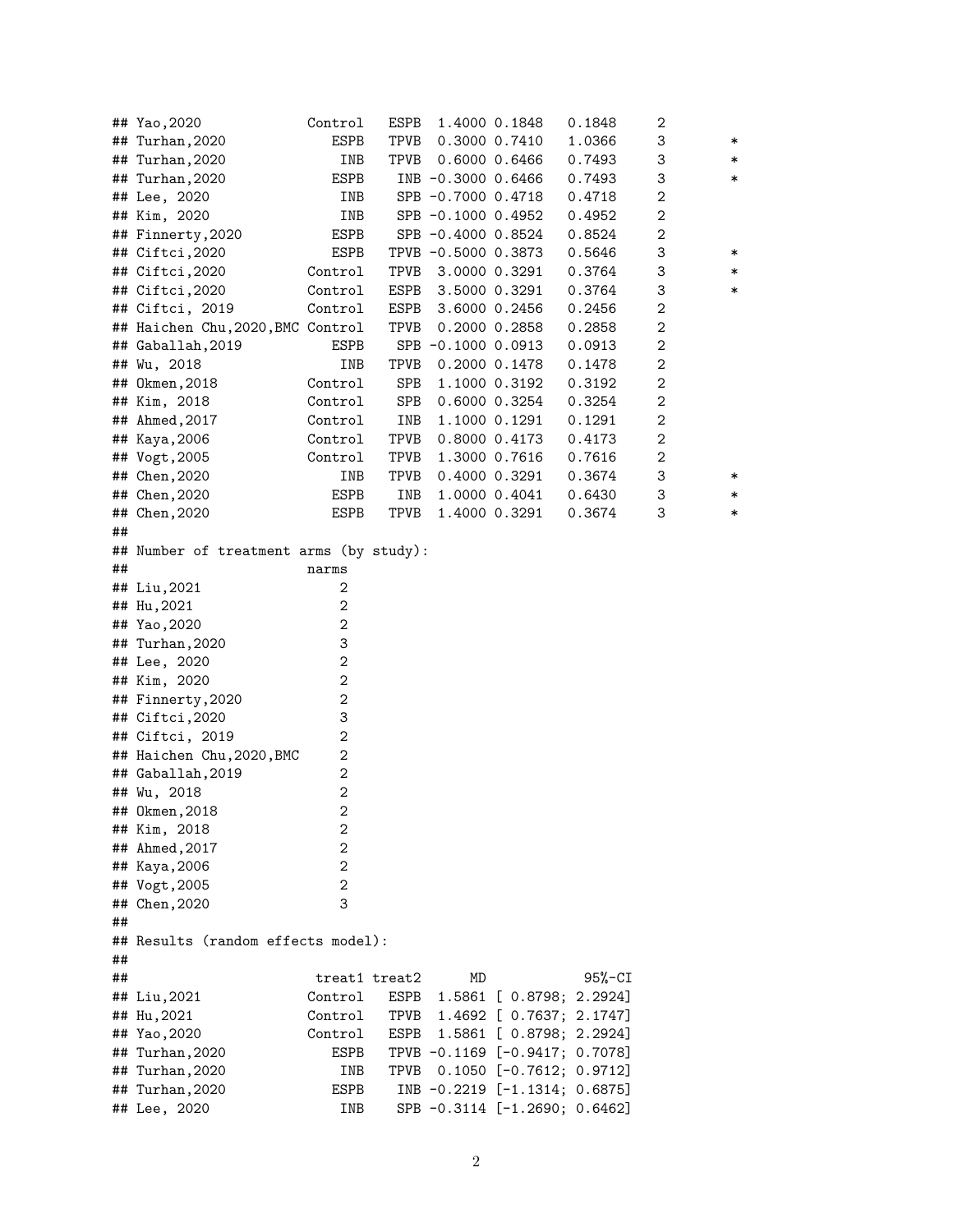```
## Kim, 2020 INB SPB -0.3114 [-1.2690; 0.6462]
## Finnerty,2020 ESPB SPB -0.5333 [-1.4453; 0.3787]
## Ciftci,2020 ESPB TPVB -0.1169 [-0.9417; 0.7078]
## Ciftci,2020 Control TPVB 1.4692 [ 0.7637; 2.1747]
## Ciftci,2020 Control ESPB 1.5861 [ 0.8798; 2.2924]
## Ciftci, 2019 Control ESPB 1.5861 [ 0.8798; 2.2924]
## Haichen Chu,2020,BMC Control TPVB 1.4692 [ 0.7637; 2.1747]
## Gaballah,2019 ESPB SPB -0.5333 [-1.4453; 0.3787]
## Wu, 2018 INB TPVB 0.1050 [-0.7612; 0.9712]
## Okmen,2018 Control SPB 1.0528 [ 0.1705; 1.9352]
## Kim, 2018 Control SPB 1.0528 [ 0.1705; 1.9352]
## Ahmed,2017 Control INB 1.3642 [ 0.5011; 2.2273]
## Kaya,2006 Control TPVB 1.4692 [ 0.7637; 2.1747]
## Vogt,2005 Control TPVB 1.4692 [ 0.7637; 2.1747]
## Chen,2020 INB TPVB 0.1050 [-0.7612; 0.9712]
## Chen,2020 ESPB INB -0.2219 [-1.1314; 0.6875]
## Chen,2020 ESPB TPVB -0.1169 [-0.9417; 0.7078]
##
## Number of studies: k = 18
## Number of treatments: n = 5
## Number of pairwise comparisons: m = 24
## Number of designs: d = 9
##
## Random effects model
##
## Treatment estimate (sm = 'MD', comparison: other treatments vs 'Control'):
## MD 95%-CI z p-value
## Control . . . .
## ESPB -1.5861 [-2.2924; -0.8798] -4.40 < 0.0001
## INB -1.3642 [-2.2273; -0.5011] -3.10 0.0019
## SPB -1.0528 [-1.9352; -0.1705] -2.34 0.0194
## TPVB -1.4692 [-2.1747; -0.7637] -4.08 < 0.0001
##
## Quantifying heterogeneity / inconsistency:
## tau^2 = 0.7635; tau = 0.8738; I^2 = 92.1% [89.1%; 94.4%]
##
## Tests of heterogeneity (within designs) and inconsistency (between designs):
## Q d.f. p-value
## Total 216.46 17 < 0.0001
## Within designs 128.78 10 < 0.0001
## Between designs 87.68 7 < 0.0001
## Q statistics to assess homogeneity / consistency
##
## Q df p-value
## Total 216.46 17 < 0.0001
## Within designs 128.78 10 < 0.0001
## Between designs 87.68 7 < 0.0001
##
## Design-specific decomposition of within-designs Q statistic
##
## Design Q df p-value
## Control vs ESPB 116.87 2 < 0.0001
## Control vs SPB 1.20 1 0.2727
```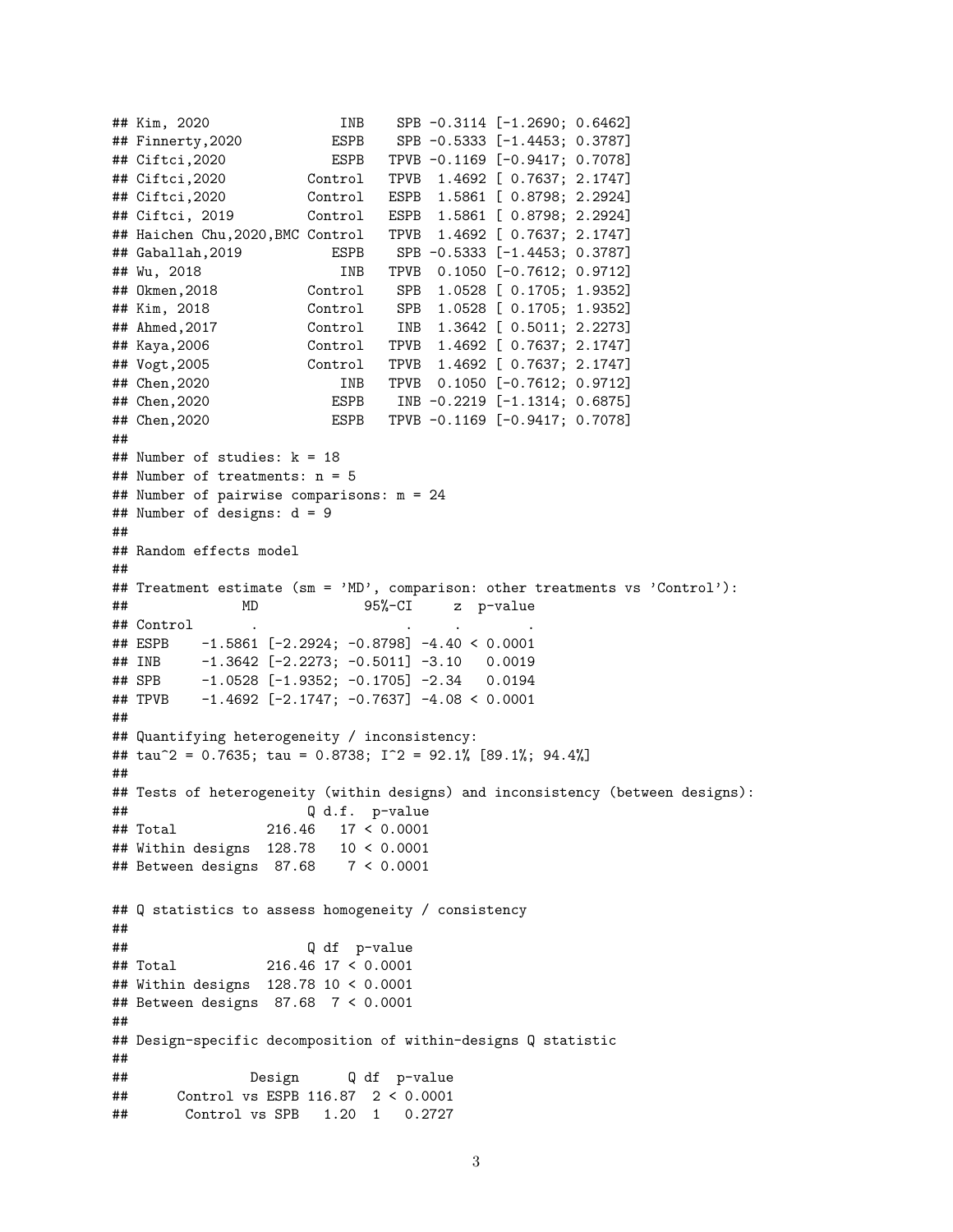## Control vs TPVB 6.70 3 0.0821 ## ESPB vs SPB 0.12 1 0.7264 ## INB vs SPB 0.77 1 0.3804 ## ESPB vs INB vs TPVB 3.12 2 0.2105 ## ## Between-designs Q statistic after detaching of single designs ## ## Detached design Q df p-value ## Control vs ESPB 87.51 6 < 0.0001 ## Control vs INB 87.68 6 < 0.0001 ## Control vs SPB 86.69 6 < 0.0001 ## Control vs TPVB 62.14 6 < 0.0001 ## ESPB vs SPB 85.08 6 < 0.0001 ## INB vs SPB 86.27 6 < 0.0001 ## INB vs TPVB 87.32 6 < 0.0001 ## Control vs ESPB vs TPVB 24.81 5 0.0002 ## ESPB vs INB vs TPVB 69.97 5 < 0.0001 ## ## Q statistic to assess consistency under the assumption of ## a full design-by-treatment interaction random effects model ## ## Q df p-value tau.within tau2.within ## Between designs 7.77 7 0.3531 0.9897 0.9795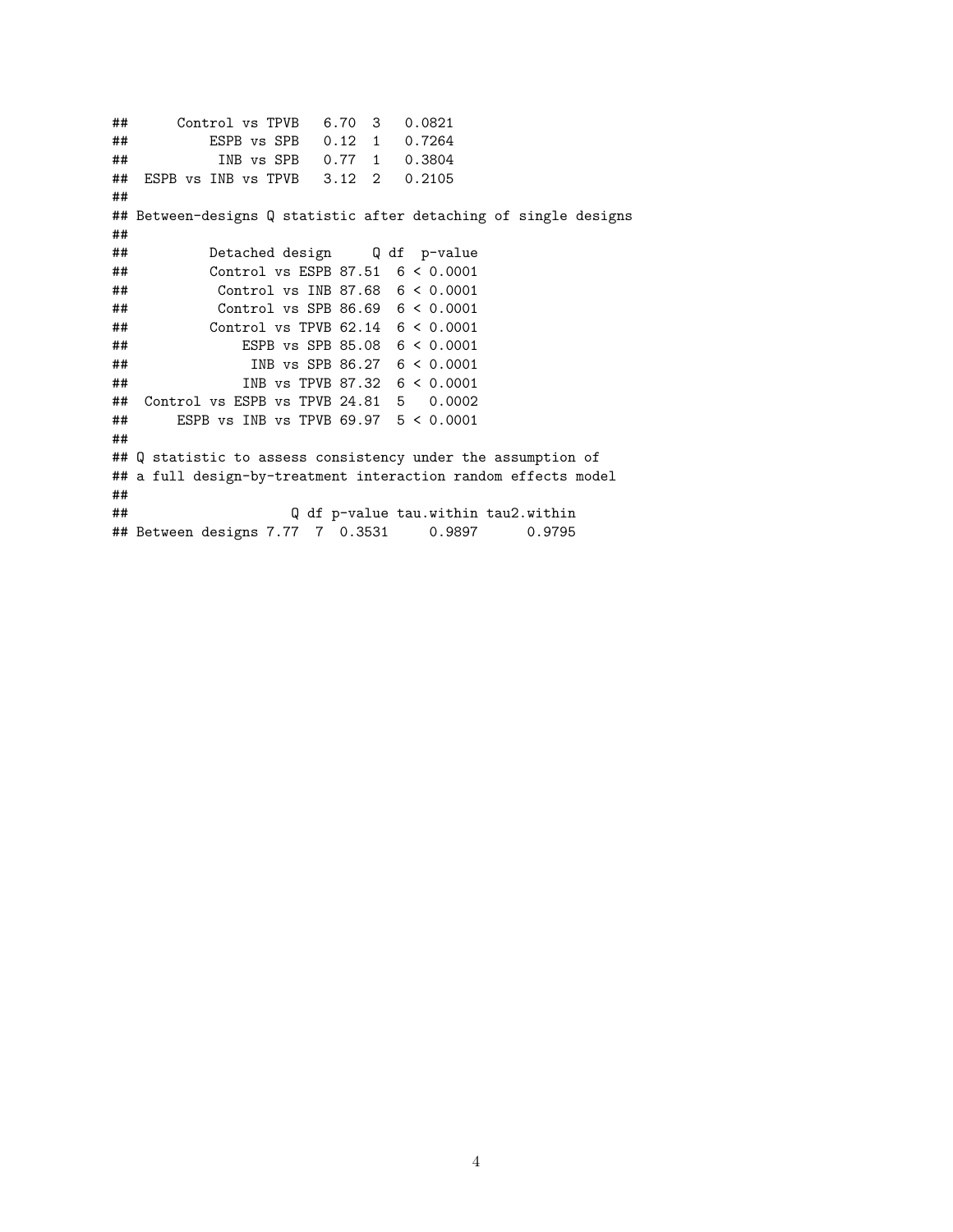# **Network Graph**

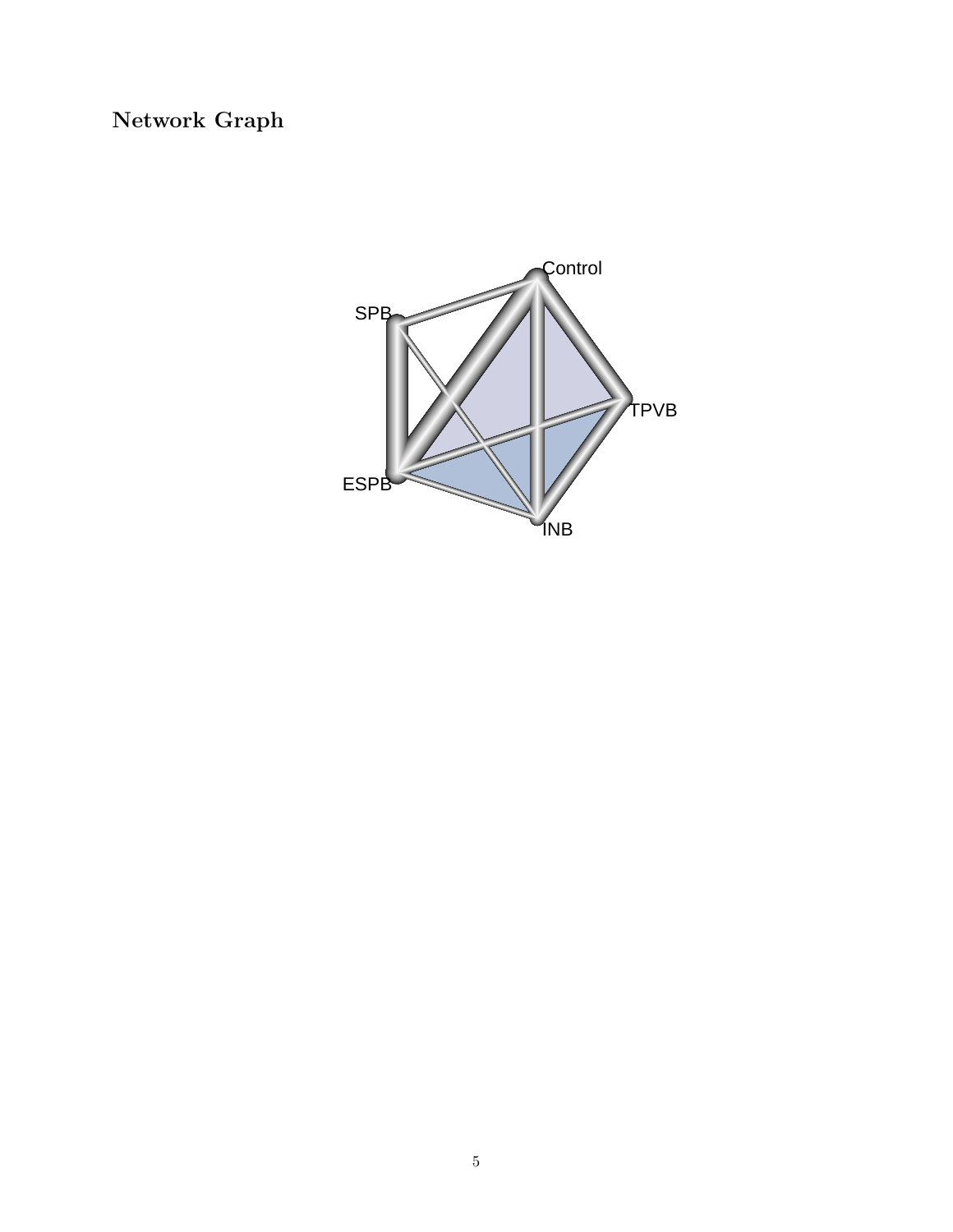# **Visualizing Direct and Indirect Evidence**

## Extensive documentation for the dmetar package can be found at: ## www.bookdown.org/MathiasHarrer/Doing\_Meta\_Analysis\_in\_R/

## Direct Evidence Proportion for each Network Estimate ## ------------------------------------------------- Direct Indirect meanpath minpar ## ESPB vs SPB 0.8400 0.1600 1.202586 1.190541 ## Control vs ESPB 0.8057 0.1943 1.238686 1.330961 ## Control vs TPVB 0.6742 0.3258 1.370289 1.674923 ## INB vs TPVB 0.6040 0.3960 1.452625 2.075780 ## Control vs INB 0.5714 0.4286 1.478300 1.750038 ## ESPB vs TPVB 0.2244 0.7756 2.089752 1.537805 ## Control vs SPB 0.2063 0.7937 1.866376 1.403406 ## INB vs SPB 0.1521 0.8479 2.613691 1.502369 ## ESPB vs INB 0.1166 0.8834 2.164955 1.558320 ## SPB vs TPVB 0.0000 1.0000 2.662481 1.418772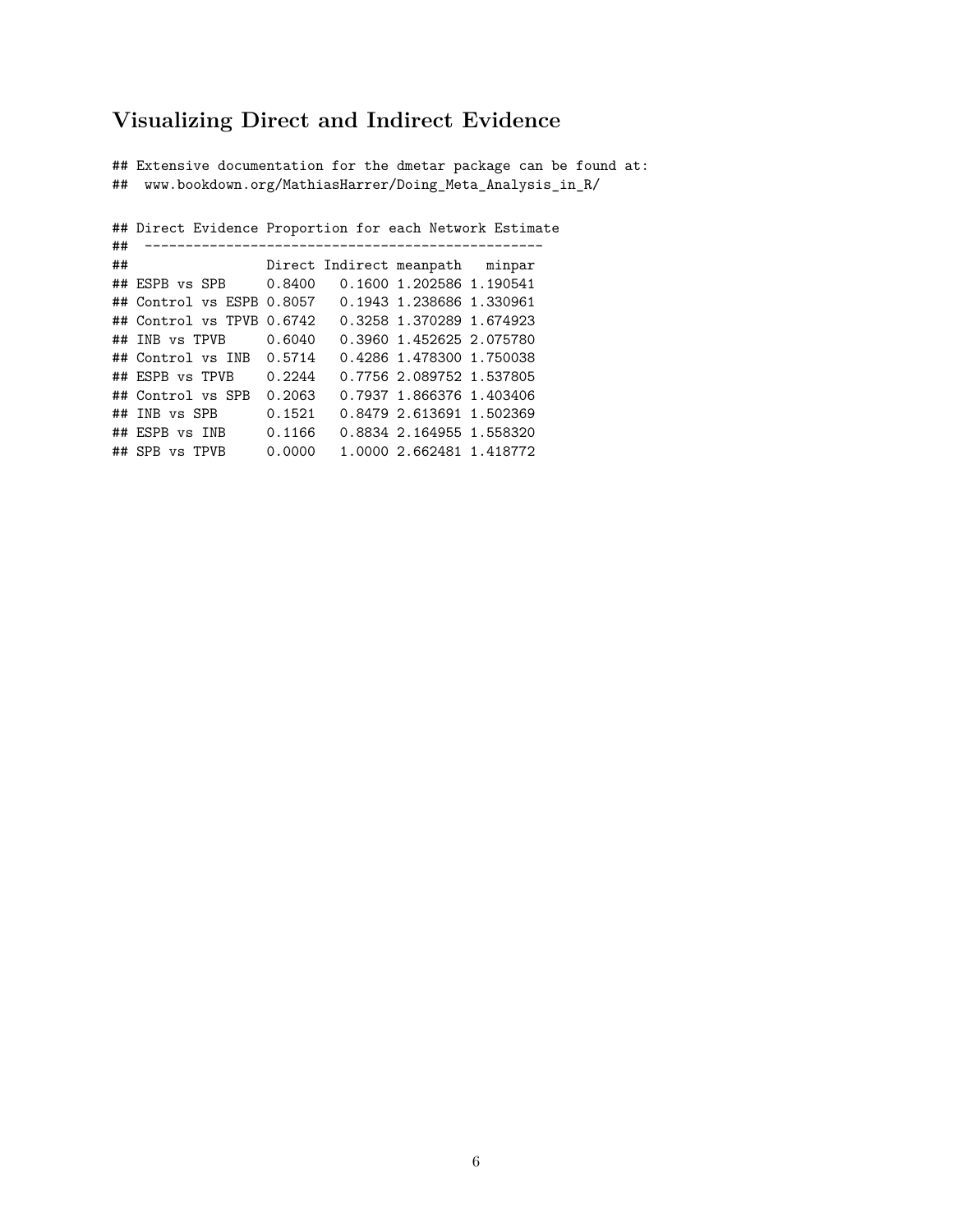

Direct evidence proportion for each network estimate (fixed−effect model)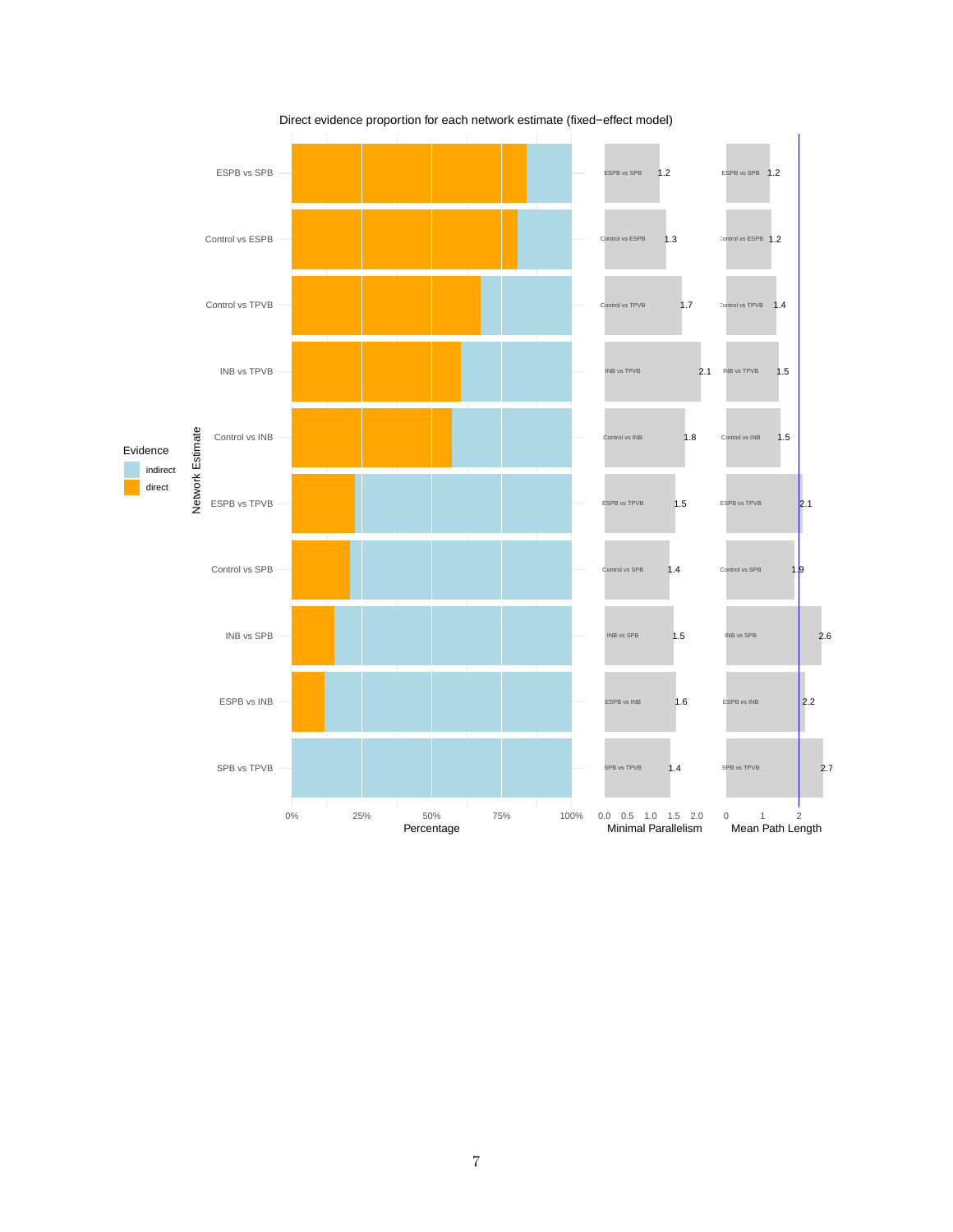# **Effect Estimate Table**

|                                      |                                  |                         |                                             |          |                                                                                                                                                                                                                                                        |                                                                                                                                             | INB                                                                                                                                                                                                           |
|--------------------------------------|----------------------------------|-------------------------|---------------------------------------------|----------|--------------------------------------------------------------------------------------------------------------------------------------------------------------------------------------------------------------------------------------------------------|---------------------------------------------------------------------------------------------------------------------------------------------|---------------------------------------------------------------------------------------------------------------------------------------------------------------------------------------------------------------|
|                                      |                                  |                         |                                             |          |                                                                                                                                                                                                                                                        |                                                                                                                                             |                                                                                                                                                                                                               |
|                                      |                                  |                         |                                             |          |                                                                                                                                                                                                                                                        |                                                                                                                                             |                                                                                                                                                                                                               |
|                                      |                                  |                         |                                             |          |                                                                                                                                                                                                                                                        |                                                                                                                                             |                                                                                                                                                                                                               |
|                                      |                                  |                         |                                             |          |                                                                                                                                                                                                                                                        |                                                                                                                                             |                                                                                                                                                                                                               |
|                                      |                                  |                         |                                             |          |                                                                                                                                                                                                                                                        |                                                                                                                                             |                                                                                                                                                                                                               |
|                                      |                                  |                         |                                             |          |                                                                                                                                                                                                                                                        |                                                                                                                                             |                                                                                                                                                                                                               |
|                                      | <b>SPB</b>                       |                         |                                             |          |                                                                                                                                                                                                                                                        |                                                                                                                                             |                                                                                                                                                                                                               |
|                                      |                                  |                         |                                             | TPVB     |                                                                                                                                                                                                                                                        |                                                                                                                                             |                                                                                                                                                                                                               |
| ## SPB<br>##<br>##<br>##<br>##<br>## | ## ESPB<br>$\#$ # INB<br>## TPVB | $1.59$ ( $0.88$ ; 2.29) | NA NA<br>NA NA<br>$\#$ # 0.42 (-0.59; 1.43) | NA NA NA | NA 1988.<br>## League table (random effects model):<br>$1.36$ ( $0.50$ ; $2.23$ ) $-0.22$ ( $-1.13$ ; $0.69$ )<br>## 0.85 (-0.44; 2.14) 1.25 (0.41; 2.09)<br>$-0.20$ (-1.60; 1.20) 0.43 (-0.70; 1.56)<br>$\#$ $-0.40$ (-1.79; 0.98) 0.37 (-0.71; 1.46) | ## Control ESPB INB SPB TPVB<br>## Control MA 1.586 1.364 1.053 1.469<br>NA NA -0.222 -0.533 -0.117<br>NA -0.311 0.105<br>NA NA 0.416<br>NA | Control 2.25 (1.37; 3.14) 1.10 (-0.63; 2.83)<br>ESPB 0.43 (-0.98; 1.84)<br>## 1.05 (0.17; 1.94) -0.53 (-1.45; 0.38) -0.31 (-1.27; 0.65)<br>1.47 (0.76; 2.17) $-0.12$ ( $-0.94$ ; 0.71) 0.11 ( $-0.76$ ; 0.97) |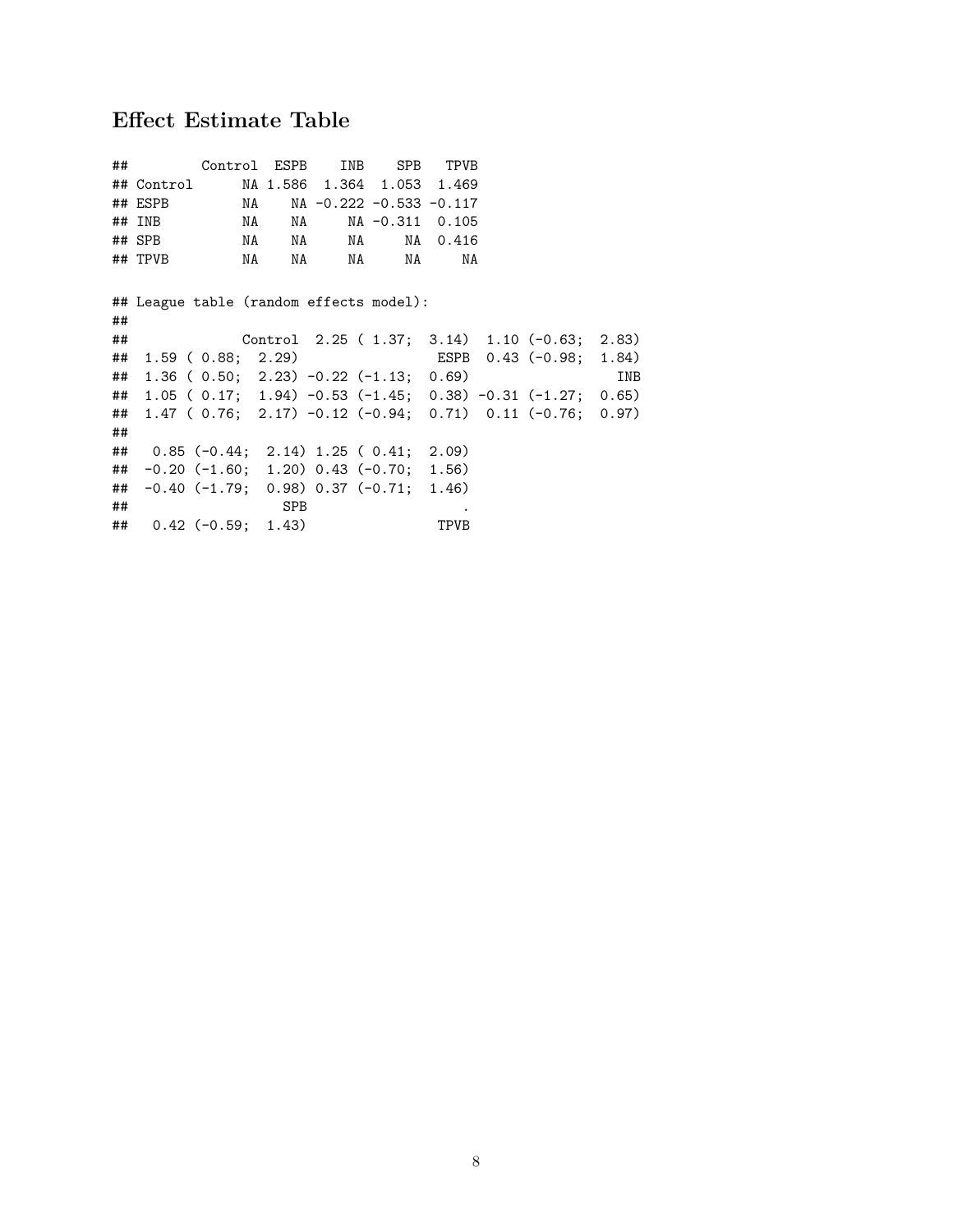# **Ranking and Forest plot**

| ## |            | P-score |
|----|------------|---------|
|    | ## ESPB    | 0.7918  |
|    | ## TPVB    | 0.6937  |
|    | ## TNB     | 0.6148  |
|    | ## SPR     | 0.3969  |
|    | ## Control | 0.0027  |

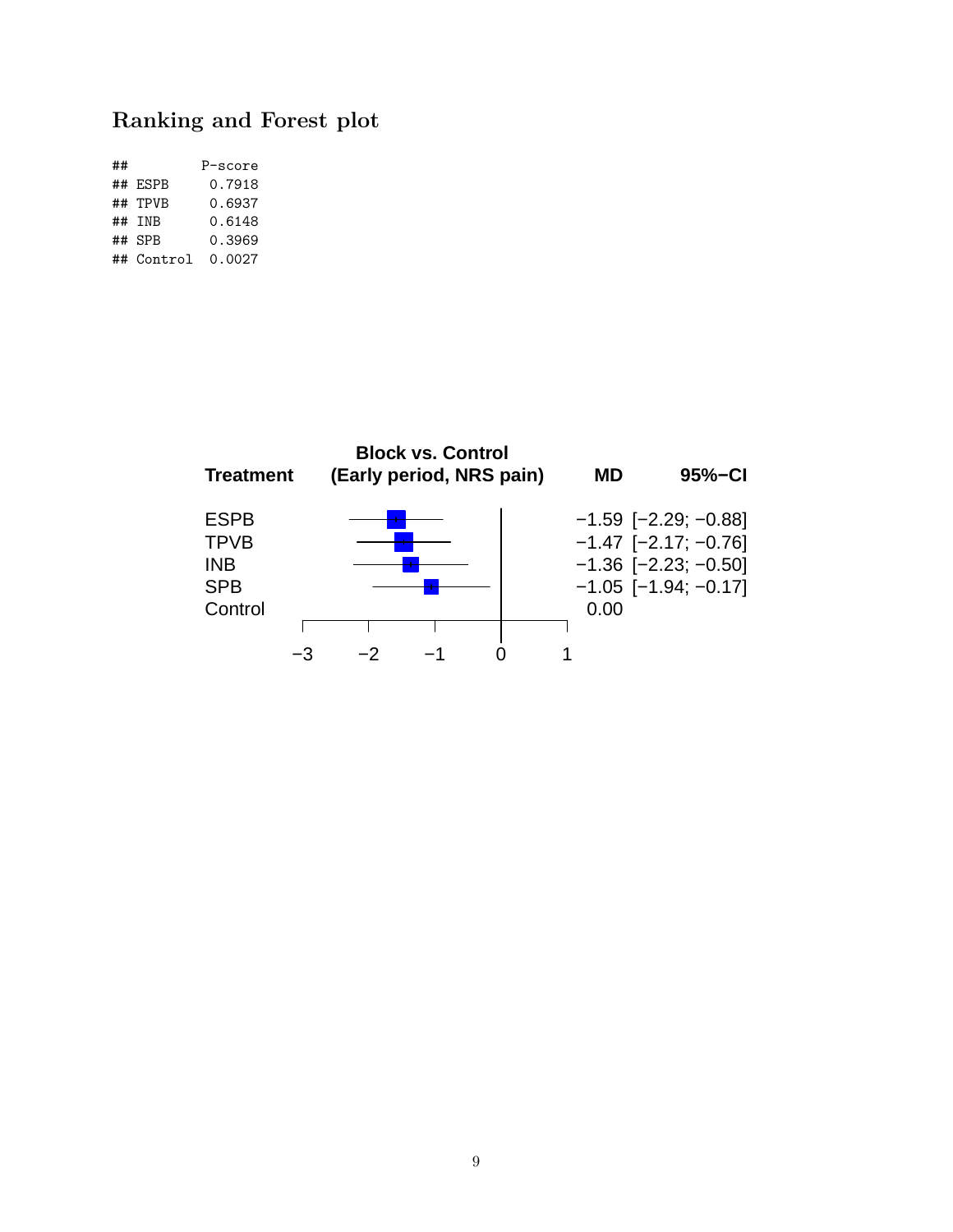# **Net Heat Plot for evaluating the validity of the results**

**The gray boxes signify how important a treatment comparison is for the estimation of another treatment comparison. The bigger the box, the more important the comparison.**

**The colored backgrounds signify the amount of inconsistency of the design in a row that can be attributed to the design in a column. Field colors can range from a deep red (which indicates strong inconsistency) to blue (which indicates that evidence from this design supports evidence in the row).**

#### **Fixed effect model**

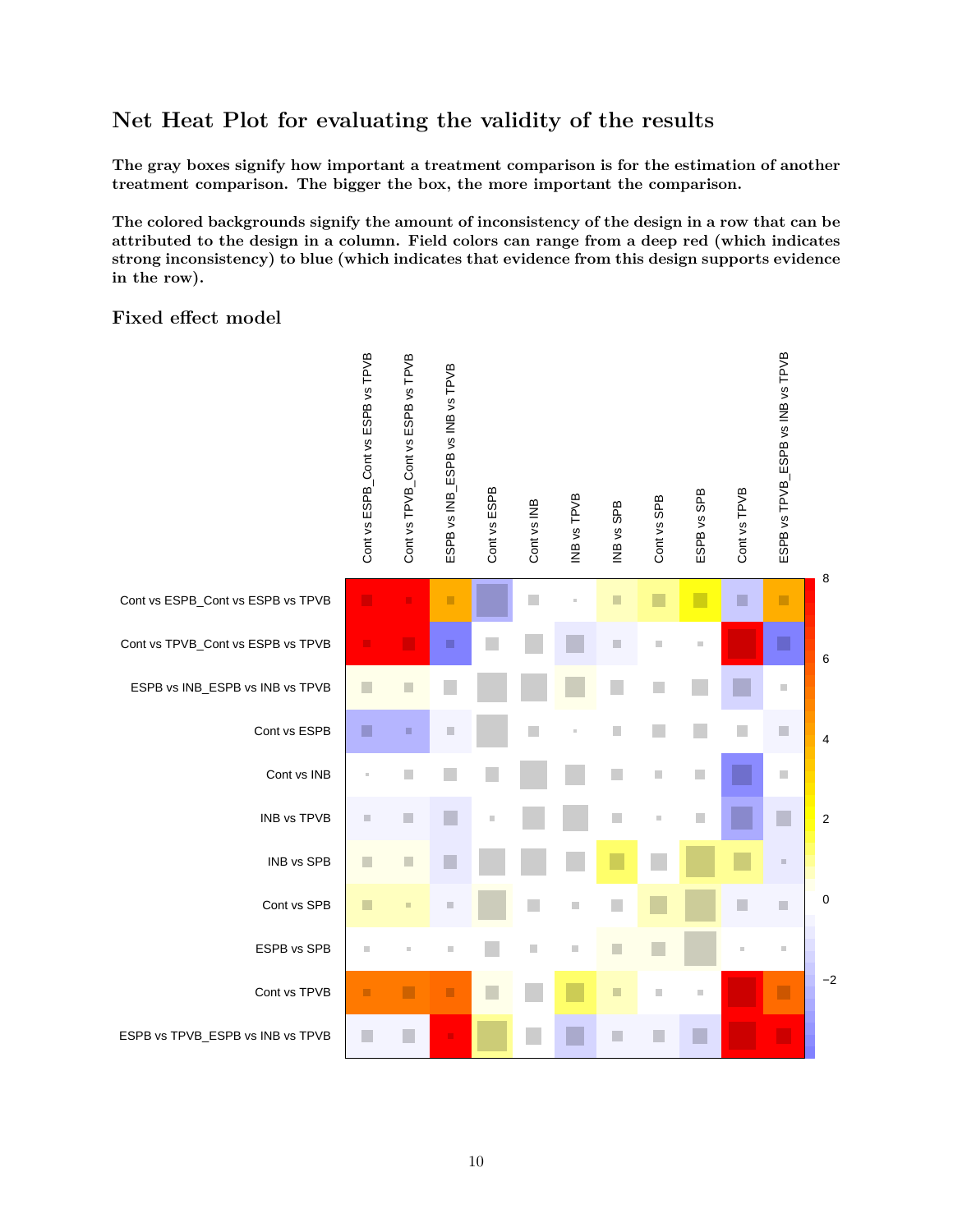#### **Random effect model**

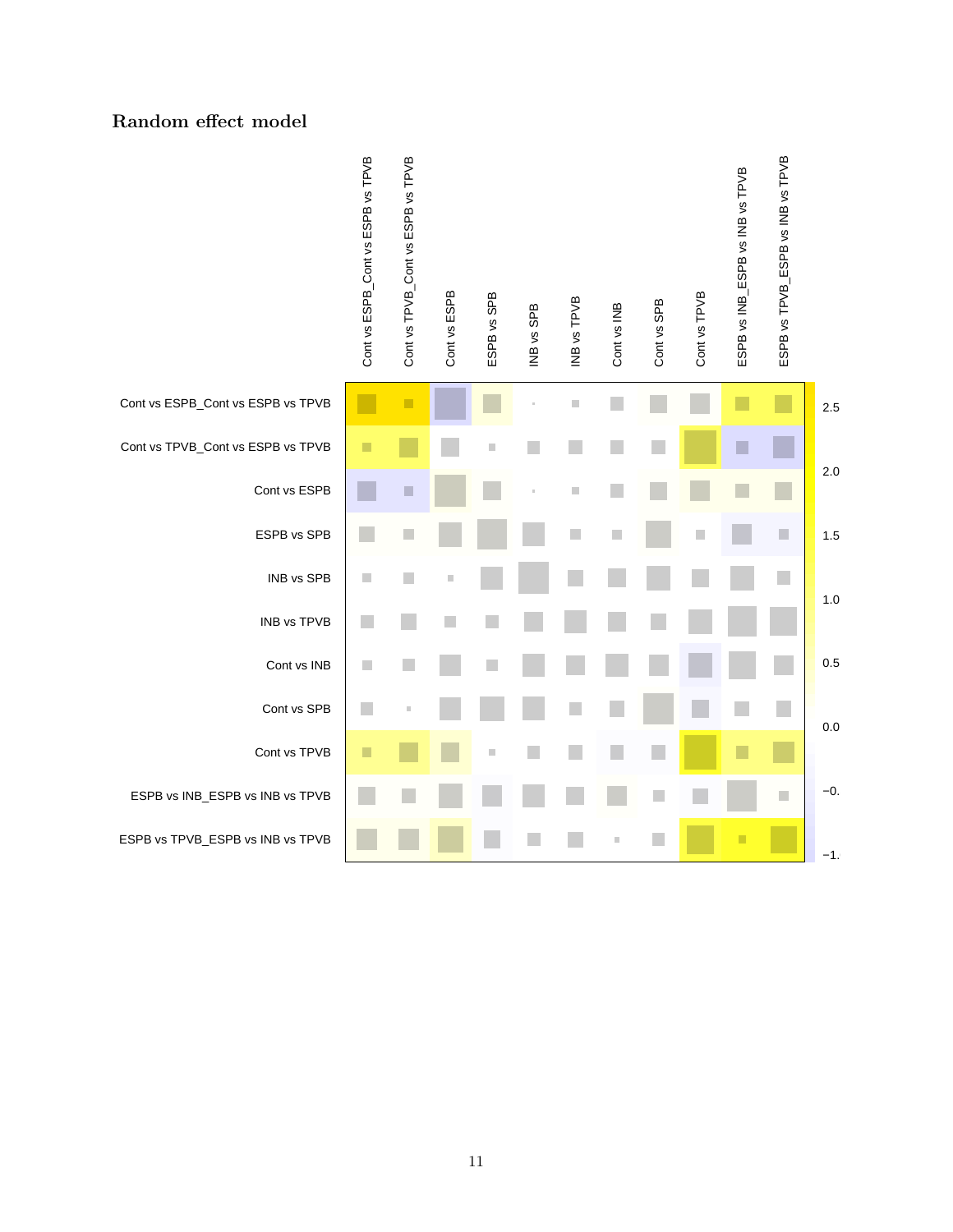#### **Net Splitting to check for consistency**

```
## Separate indirect from direct evidence (SIDE) using back-calculation method
##
## Random effects model:
##
## comparison k prop nma direct indir. Diff z p-value
## ESPB vs Control 4 0.64 -1.5861 -2.2518 -0.4188 -1.8330 -2.45 0.0144
## INB vs Control 1 0.25 -1.3642 -1.1000 -1.4516 0.3516 0.35 0.7301
## SPB vs Control 2 0.47 -1.0528 -0.8506 -1.2302 0.3797 0.42 0.6739
## TPVB vs Control 5 0.70 -1.4692 -1.2505 -1.9846 0.7341 0.93 0.3510
## ESPB vs INB 2 0.41 -0.2219 0.4285 -0.6826 1.1111 1.18 0.2381
## ESPB vs SPB 2 0.43 -0.5333 -0.2024 -0.7788 0.5764 0.61 0.5402
## ESPB vs TPVB 3 0.53 -0.1169 0.4285 -0.7366 1.1651 1.38 0.1671
## INB vs SPB 2 0.48 -0.3114 -0.4034 -0.2268 -0.1766 -0.18 0.8567
## INB vs TPVB 3 0.64 0.1050 0.3739 -0.3690 0.7428 0.81 0.4193
## SPB vs TPVB 0 0 0.4164 . 0.4164 .
##
## Legend:
## comparison - Treatment comparison
## k - Number of studies providing direct evidence
## prop - Direct evidence proportion
## nma - Estimated treatment effect (MD) in network meta-analysis
## direct - Estimated treatment effect (MD) derived from direct evidence
## indir. - Estimated treatment effect (MD) derived from indirect evidence
## Diff - Difference between direct and indirect treatment estimates
## z - z-value of test for disagreement (direct versus indirect)
## p-value - p-value of test for disagreement (direct versus indirect)
```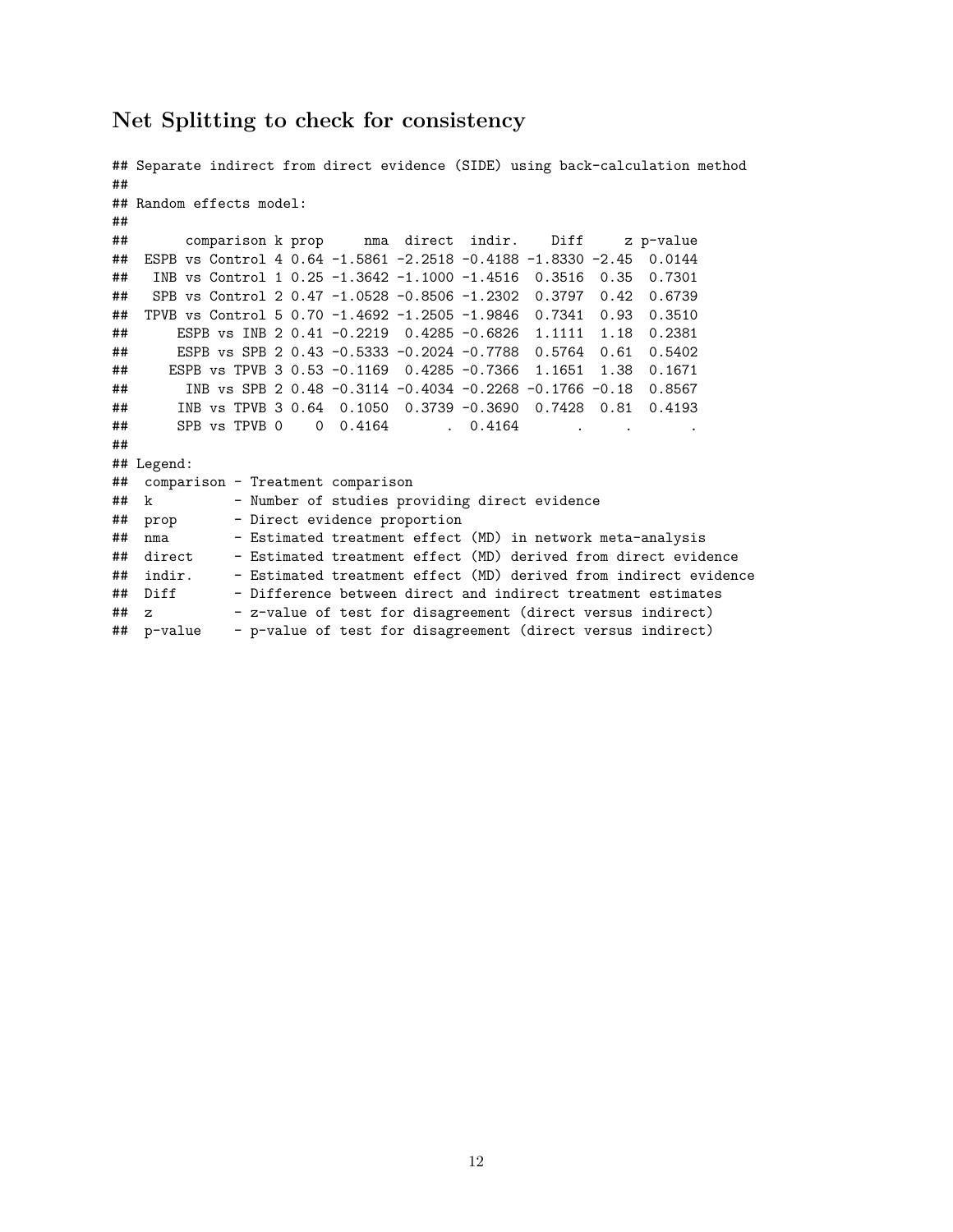| Comparison                                                                         | Number of<br><b>Studies</b> | <b>Direct</b><br><b>Evidence</b> | Random effects model                     | ΜD                      | 95%-CI                                                                                      |
|------------------------------------------------------------------------------------|-----------------------------|----------------------------------|------------------------------------------|-------------------------|---------------------------------------------------------------------------------------------|
| <b>ESPB vs Control</b><br>Direct estimate<br>Indirect estimate<br>Network estimate | 4                           | 0.64                             |                                          |                         | $-2.25$ [ $-3.14$ ; $-1.37$ ]<br>$-0.42$ [ $-1.59$ ; 0.75]<br>$-1.59$ $[-2.29; -0.88]$      |
| <b>INB vs Control</b><br>Direct estimate<br>Indirect estimate<br>Network estimate  | 1                           | 0.25                             |                                          |                         | $-1.10$ [ $-2.83$ ; 0.63]<br>$-1.45$ [ $-2.45$ ; $-0.46$ ]<br>$-1.36$ [ $-2.23$ ; $-0.50$ ] |
| <b>SPB vs Control</b><br>Direct estimate<br>Indirect estimate<br>Network estimate  | 2                           | 0.47                             |                                          |                         | $-0.85$ [ $-2.14$ ; 0.44]<br>$-1.23$ [ $-2.44$ ; $-0.02$ ]<br>$-1.05$ $[-1.94; -0.17]$      |
| <b>TPVB vs Control</b><br>Direct estimate<br>Indirect estimate<br>Network estimate | 5                           | 0.70                             |                                          |                         | $-1.25$ [ $-2.09$ ; $-0.41$ ]<br>$-1.98$ [ $-3.28$ ; $-0.69$ ]<br>$-1.47$ $[-2.17; -0.76]$  |
| <b>ESPB vs INB</b><br>Direct estimate<br>Indirect estimate<br>Network estimate     | $\overline{2}$              | 0.41                             |                                          |                         | $0.43$ $[-0.98; 1.84]$<br>$-0.68$ [ $-1.87; 0.51$ ]<br>$-0.22$ [ $-1.13$ ; 0.69]            |
| <b>ESPB vs SPB</b><br>Direct estimate<br>Indirect estimate<br>Network estimate     | $\overline{2}$              | 0.43                             |                                          |                         | $-0.20$ [ $-1.60; 1.20$ ]<br>$-0.78$ [ $-1.98$ ; 0.42]<br>$-0.53$ [ $-1.45$ ; 0.38]         |
| <b>ESPB vs TPVB</b><br>Direct estimate<br>Indirect estimate<br>Network estimate    | 3                           | 0.53                             |                                          |                         | $0.43$ [-0.70; 1.56]<br>$-0.74$ [ $-1.94$ ; 0.47]<br>$-0.12$ [ $-0.94$ ; 0.71]              |
| <b>INB vs SPB</b><br>Direct estimate<br>Indirect estimate<br>Network estimate      | 2                           | 0.48                             |                                          | $-0.23$<br>$-0.31$      | $-0.40$ [ $-1.79$ ; 0.98]<br>$[-1.55; 1.10]$<br>$[-1.27; 0.65]$                             |
| <b>INB vs TPVB</b><br>Direct estimate<br>Indirect estimate<br>Network estimate     | 3                           | 0.64                             | $-3$<br>$-2$<br>1<br>2<br>3<br>$-1$<br>0 | 0.37<br>$-0.37$<br>0.11 | $[-0.71; 1.46]$<br>$[-1.81; 1.07]$<br>$[-0.76; 0.97]$                                       |